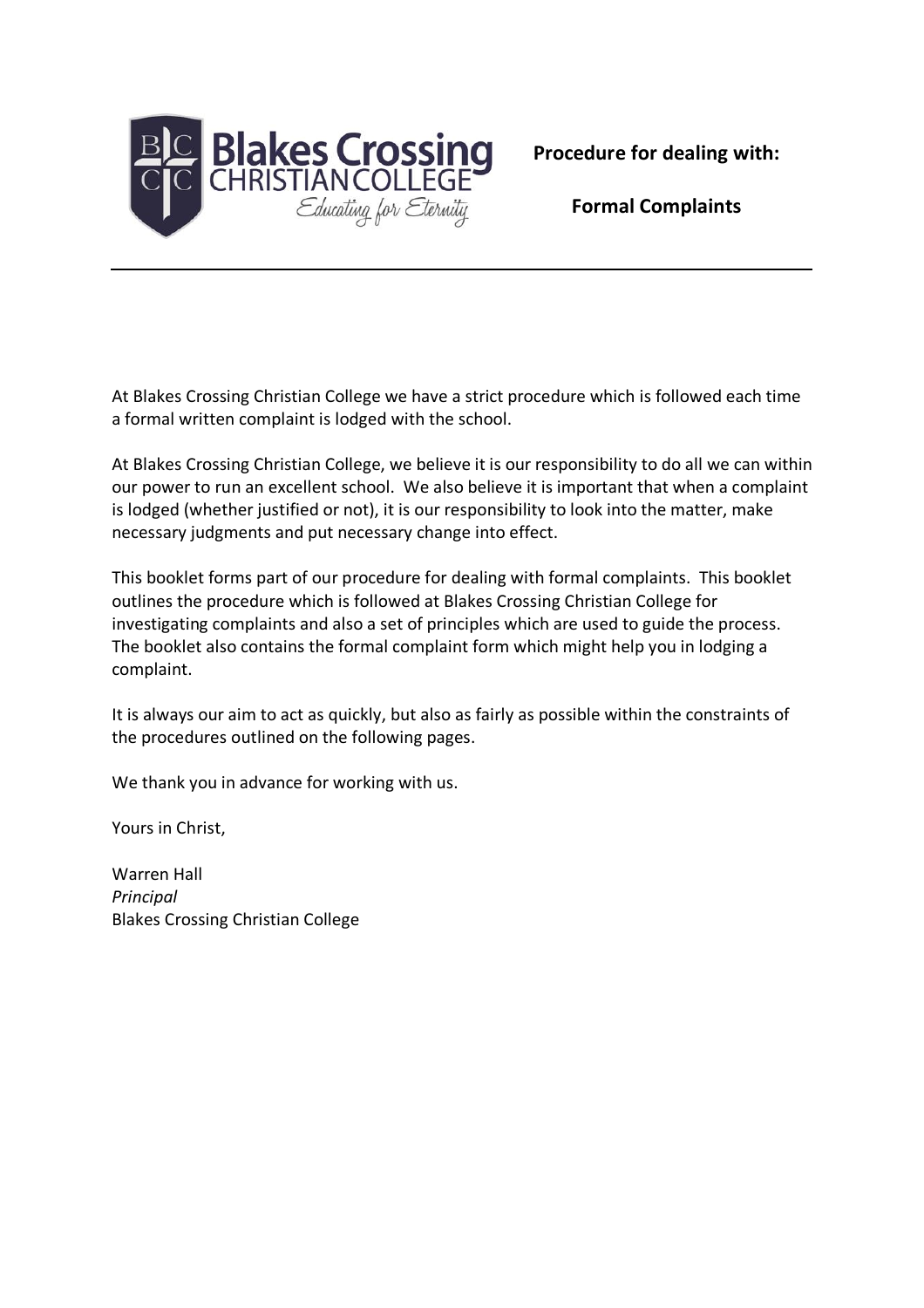# **Under what circumstances should I lodge a complaint?**

Formal complaints can cover any aspect of our school operation. This may include (but is not limited to) complaints about:

- Workplace, Health and Safety matters
- Compliance with Government Laws
- Behaviour of College staff
- Behaviour of College students
- Concerns with College service
- Concerns with College policy
- Concerns regarding individual members of the school community.
- Financial matters
- etc

## **Who deals with complaints?**

All formal complaints are directed firstly to the Principal for evaluation. The Principal then designates an appropriate person to handle the complaint. It is our general principle to solve matters in the simplest but most appropriate way possible. For this reason, your complaint may be referred to:

- A teacher
- A member of administration staff
- Head of Department
- Head of School
- Deputy Principal
- Principal
- Chairman of the College Board

## **What is our approach to handling complaints at BCCC?**

Mathew 18:15 states: "If one of my followers sins against you, go and point out what was wrong. But do it in private, just between the two of you. If that person listens, you have won back a follower." For this reason, we believe it is important to firstly make sure you have attempted to deal with the complaint in the first instance in a simple and private way. Our goal in complaint handling is not to help people to seek revenge, but reconciliation and resolution. It is also our goal use the complaint process to change any procedures, which as a result of a complaint are shown to be needing improvement in our school.

When dealing with a complaint, we seek to investigate the following things:

- Has legislation been adhered to?
- Has school policy been adhered to?
- Have the interests of all students in our college been considered?
- Have the interests of the school and staff been considered?
- What options exist to resolve the complaint?
- What are the tangible realities surrounding the concern?
- How much evidence do we have to base any chosen action on?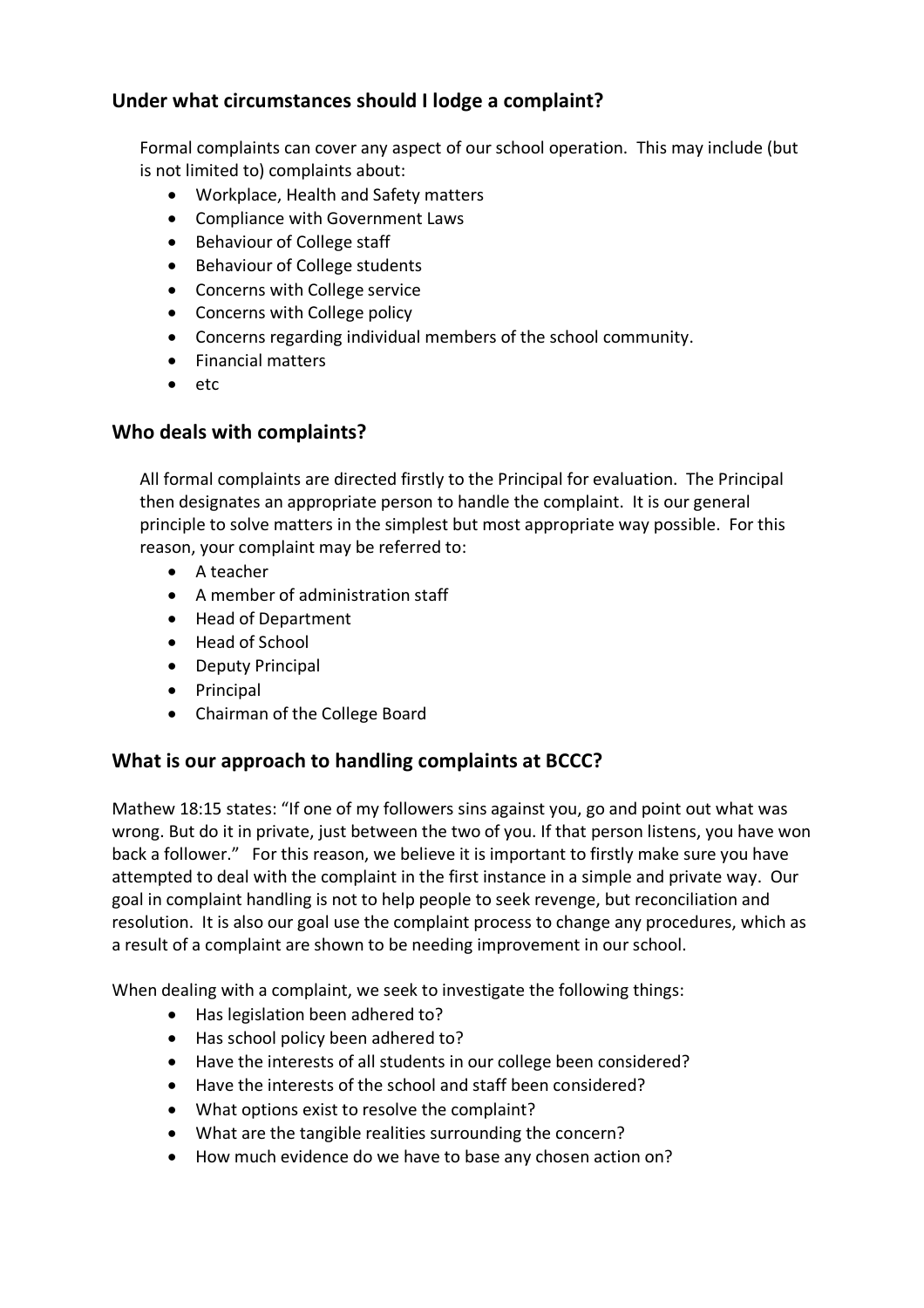## **What will be the outcome of my complaint?**

The outcomes of complaint resolution could include:

- **Information**: Some complaints result from miscommunication. In such instances, we seek to give appropriate information to all parties.
- **Education**: Some concerns are solved by appropriately educating either the complainant, somebody else within our school community or both.
- **Change of Policy**: Sometimes a complaint raises an issue in school policy which needs to be addressed.
- **Change of Procedure**: Sometimes a complaint shows that a procedure in our school needs to be amended.
- **Redirection**: Sometimes a complaint is mistakenly made to the school about an area over which the school has no jurisdiction. In such cases, we give our best advice as to where to direct the complaint.
- **Discipline**: A complaint could cause the college to take disciplinary steps towards a member or members of the college community.
- **Remedial Action**: This is done if opportunity exists for the College to take action to remedy a situation which it believes it is responsible for.
- **No Action**: On some occasions, after investigation, there is insufficient evidence to take any action as a result of a complaint. However, such complaints aren't dismissed, but rather recorded for future reference.

| Complaint is lodged             | The complaint can be lodged on the College's complaint<br>form (attached) or by email or in some other written form.                                                                |  |  |
|---------------------------------|-------------------------------------------------------------------------------------------------------------------------------------------------------------------------------------|--|--|
| Research/investigation<br>phase | The details of the complaint are researched. This could<br>involve                                                                                                                  |  |  |
|                                 | Interviewing members of the school community<br>Seeking copies of appropriate records<br>Seeking further clarification from the complainant.                                        |  |  |
|                                 | Researching government policies, acts or<br>$\bullet$<br>regulations.<br>Taking anecdotal or quantitative measurements                                                              |  |  |
|                                 | Seeking professional advice<br>Etc                                                                                                                                                  |  |  |
| <b>Action Plan</b>              | After all research and discussions are done, a judgement<br>will be made on the best information at hand and an action<br>plan will be completed which seeks to address the issues. |  |  |
| Resolution                      | Once the actions in the action plan have been carried out,<br>the complaint will be deemed to have been resolved.                                                                   |  |  |
| Report                          | Once resolved, a brief report will be sent to the<br>complainant detailing the actions taken.                                                                                       |  |  |

All complaints are processed according to the following guidelines.

If a complaint is regarding a situation which is urgent, the Principal may, at his discretion, choose to solve the situation in a manner deemed appropriate without following all steps outlined above.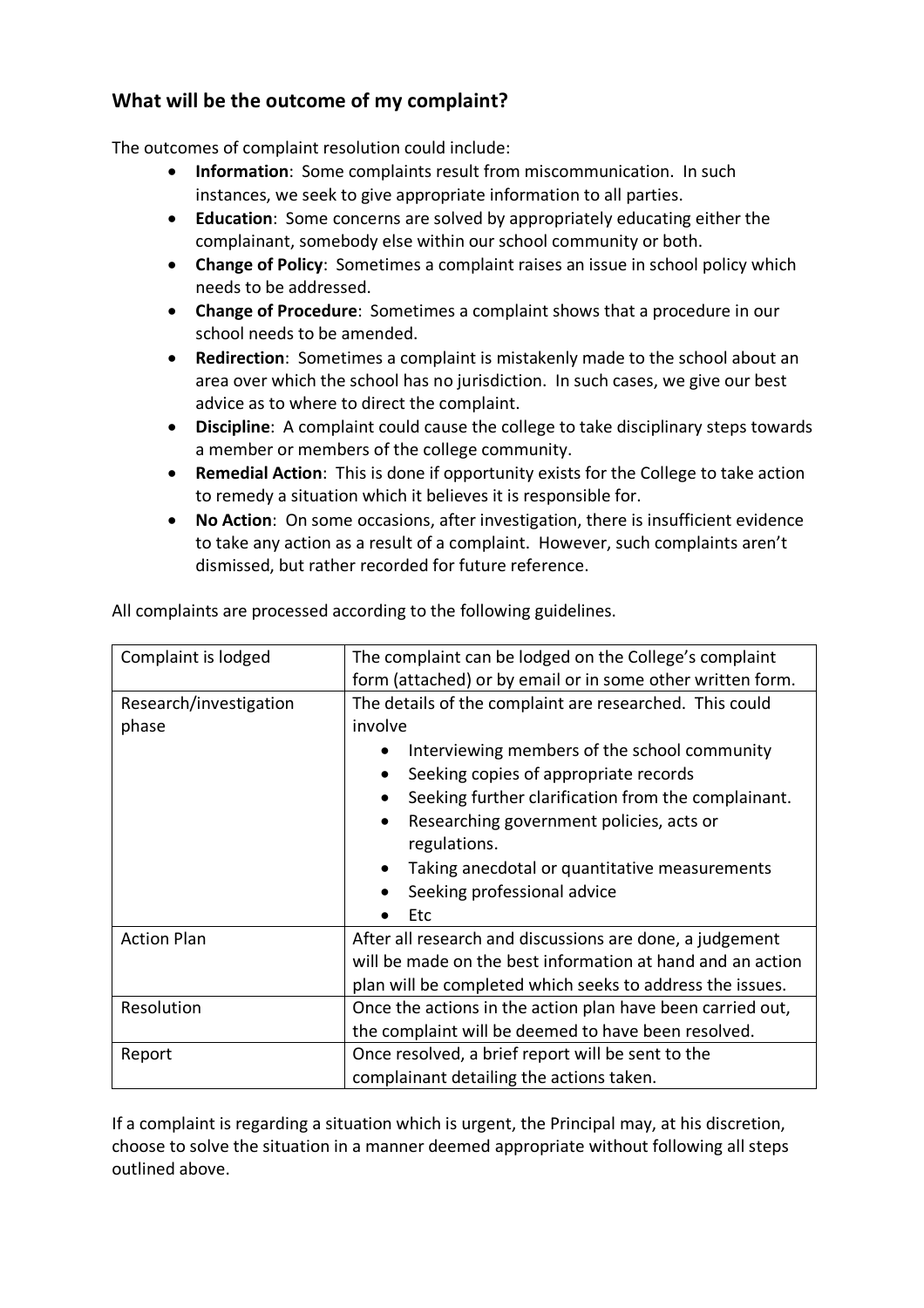## **Answers to Common Questions**

#### **Q: How do I know whether my complaint is urgent?**

A: All complaints are very important. A complaint will be considered urgent if the consequences of any inaction are very extreme.

#### **Q: How long will the investigation/research process take?**

A: The investigation could take anywhere from a day to a couple of weeks, depending on its complexity and available time.

### **Q: What happens if I am complaining about a situation which happened outside of school?**

A: This can sometimes be difficult. Depending on the nature of the concern, the school may not always have jurisdiction over the situation. In such situations we will inform you of the best way to approach the concern, or give you the details of outside agencies who will be able to address the concern for you.

### **Q: What should I do if I am not happy about the outcome of a complaint resolution?**

A: If you are not happy with the outcome of a resolution, you should raise the issue with the complaint handler in the first instance.

*Please note that in South Australia neither the Minister for Education nor the Department of Education has any power to directly intervene in any complaints relating to the operations of a non-government school.*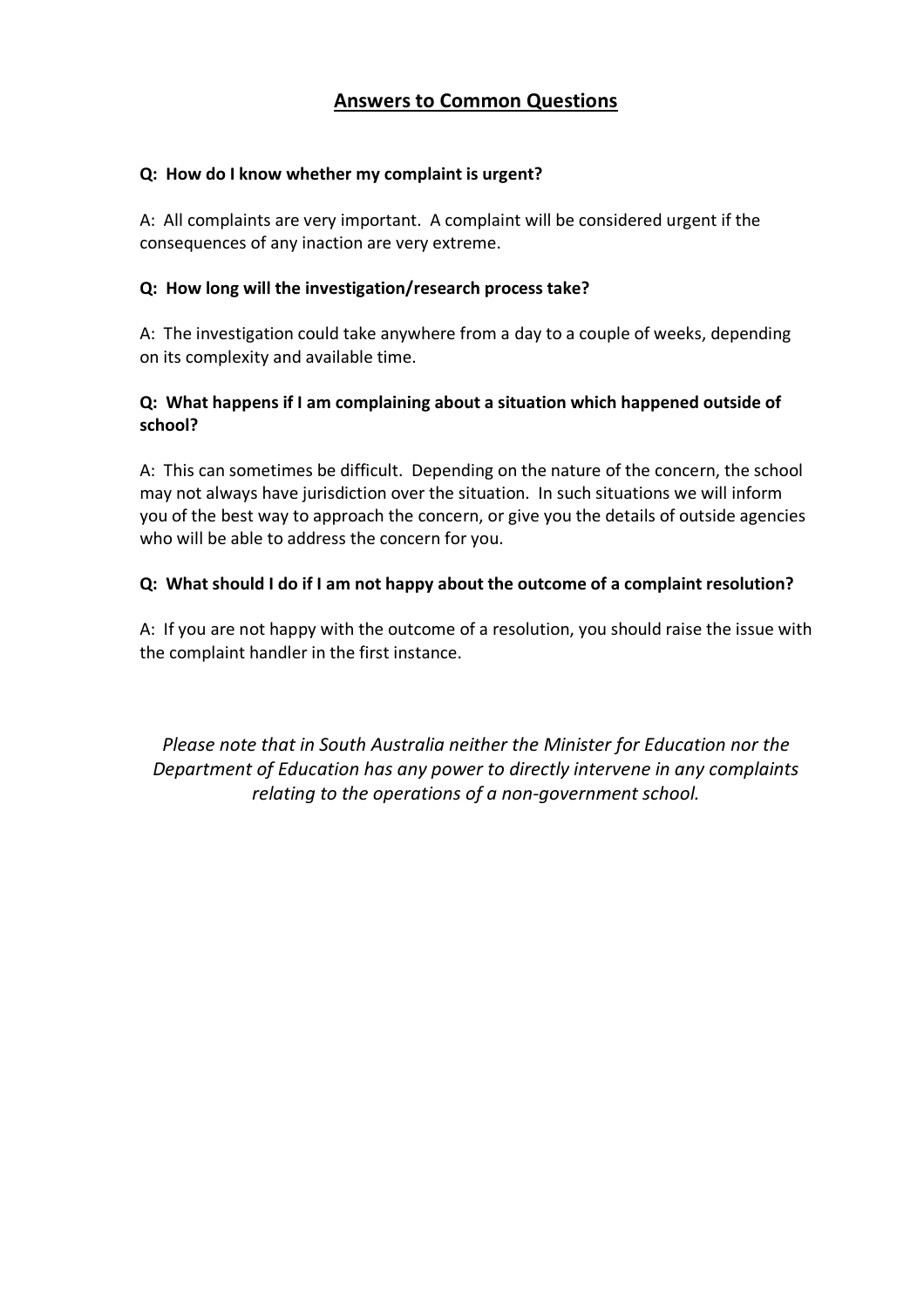| Name                    |  |
|-------------------------|--|
| Date                    |  |
| <b>Brief Summary of</b> |  |
| Complaint               |  |
|                         |  |
|                         |  |
|                         |  |
|                         |  |
| Phone number            |  |
| Email                   |  |

# What category does your complaint fit into?

| <b>Tick a Category</b>      | Provide extra information (e.g. policy title, etc) |
|-----------------------------|----------------------------------------------------|
| $\Box$ Work Place Health    |                                                    |
| and Safety                  |                                                    |
| $\Box$ Compliance with      |                                                    |
| <b>Government Laws</b>      |                                                    |
| $\Box$ Behaviour of College |                                                    |
| staff                       |                                                    |
| $\Box$ Behaviour of College |                                                    |
| students                    |                                                    |
| $\Box$ Concerns with        |                                                    |
| College service             |                                                    |
| $\Box$ Concerns with        |                                                    |
| College policy              |                                                    |
| $\Box$ Concerns regarding   |                                                    |
| individual members of       |                                                    |
| the school community.       |                                                    |
| $\Box$ Financial Matters    |                                                    |
| $\Box$ Other                |                                                    |
|                             |                                                    |
|                             |                                                    |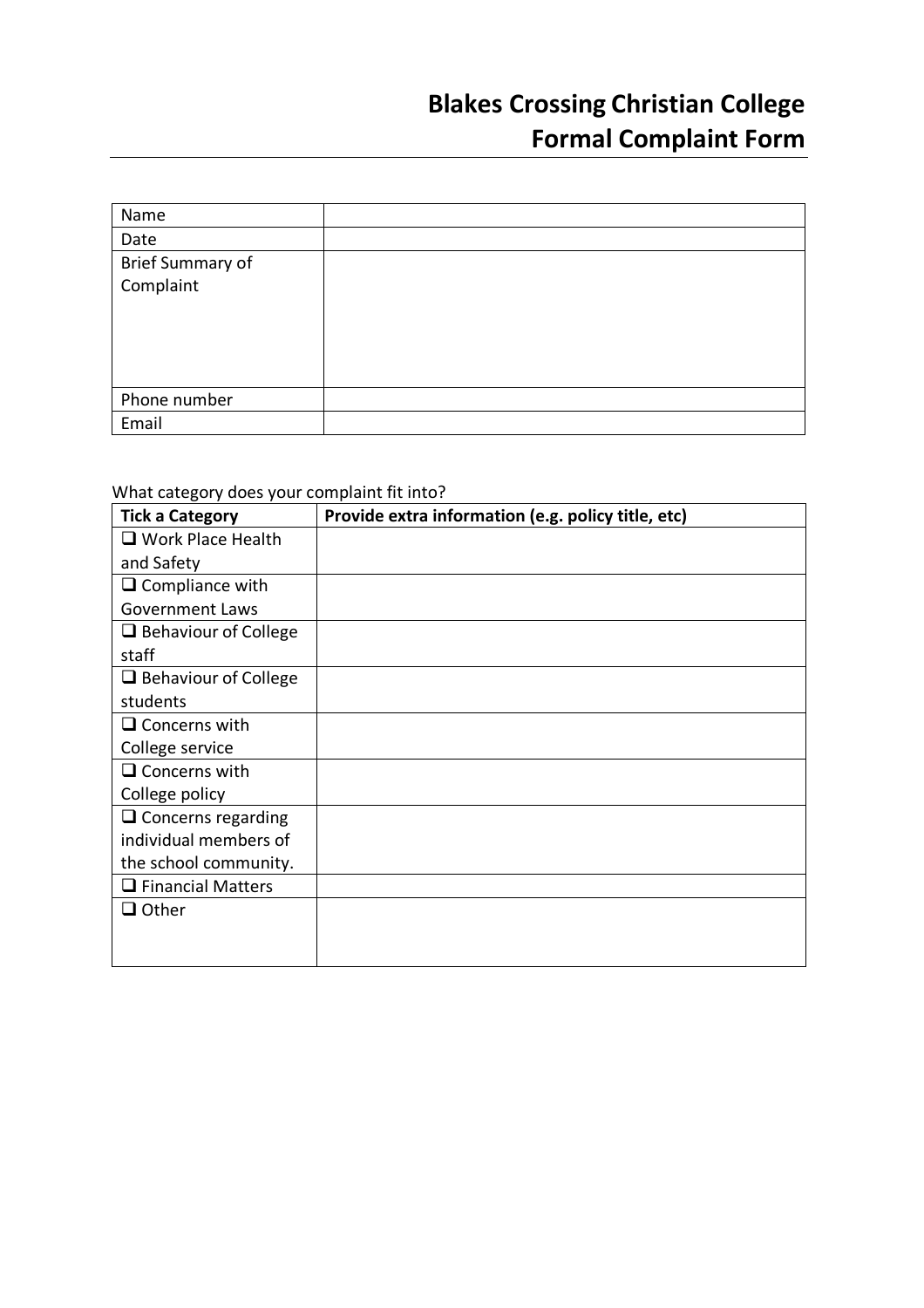# Main Thrust of Complaint:

As you write, please remember, this information may need to be shared with the person you are complaining about.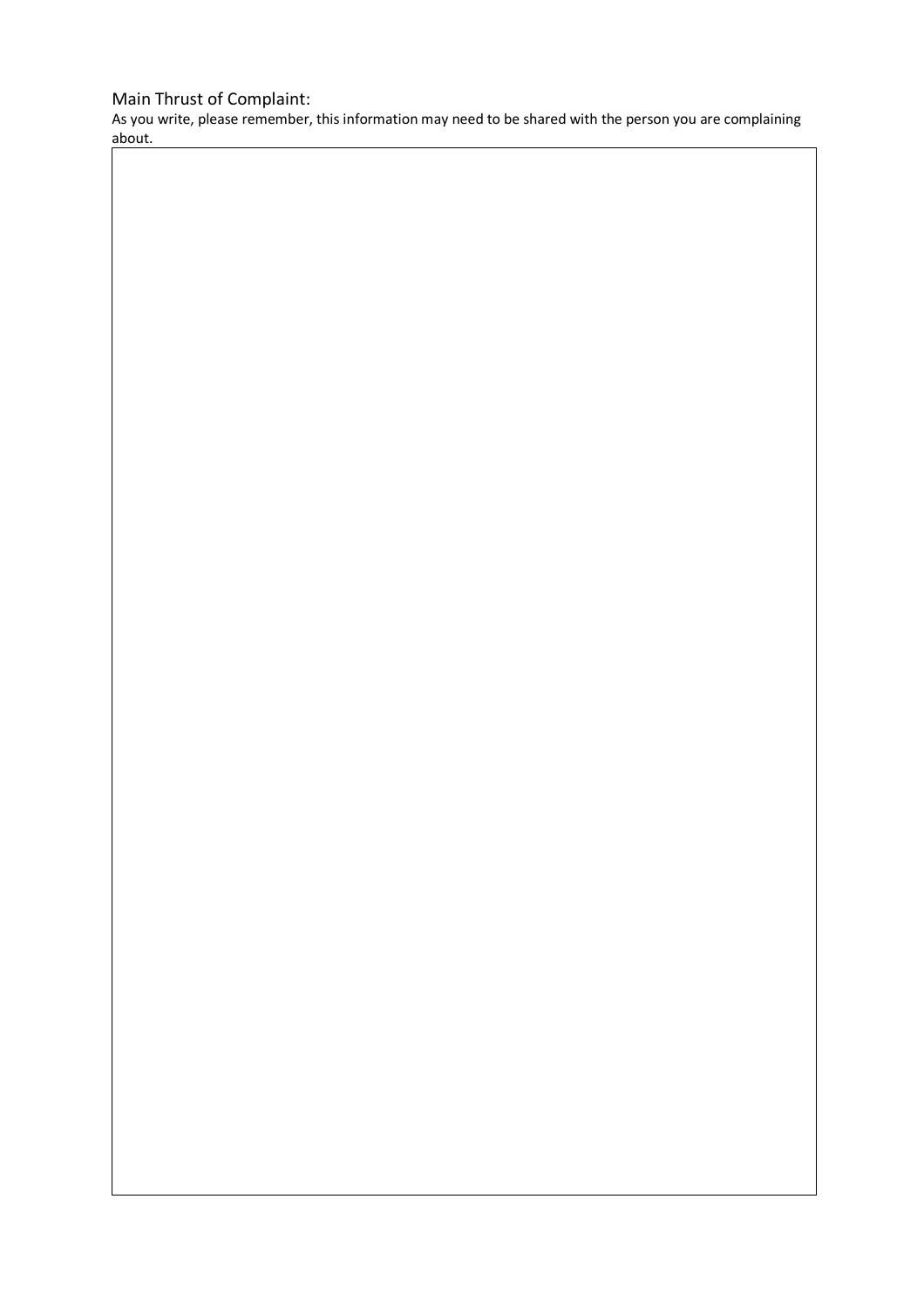If your complaint is against specific people, please list the names of those people:

Do you have any direct association with the matters or persons referred to in your complaint? If not, what reason do you have to raise the complaint?